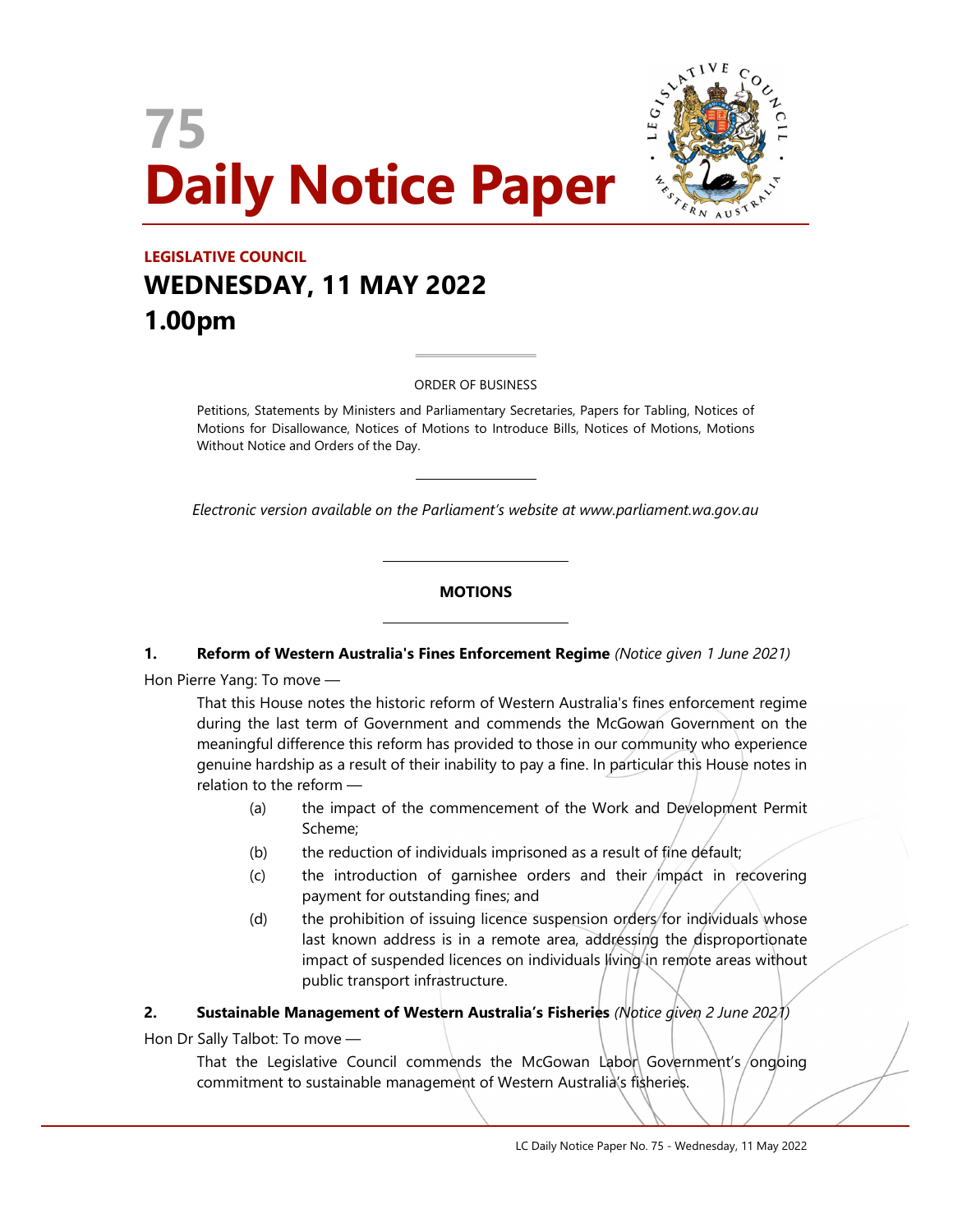#### **3. Innovation Voucher Program** (Notice given 2 June 2021)

Hon Dan Caddy: To move —

That this House notes the McGowan Government's commitment to foster innovation and grow entrepreneurship in Western Australia through the successful Innovation Voucher Program and by providing initial funding for start-ups and small businesses to commercialise their ideas and create jobs.

#### 4. McGowan Labor Government - Machinery of Government Changes (Notice given 3 June 2021)

Hon Peter Collier: To move —

That this House expresses its concern with the McGowan Labor Government's machinery of government changes, in particular the establishment of the Department of Communities, in relation to, amongst other things —

- (a) the impact of the amalgamation of five departments into one with the Department of Communities upon some of Western Australia's most vulnerable people;
- (b) the issues surrounding a lack of leadership and direction within departments; and
- (c) the issues surrounding the duplication of Ministerial responsibility within amalgamated departments.

#### 5. Housing Concerns (Notice given 3 June 2021)

Hon Steve Martin: To move —

That this House expresses its concern with issues within the Housing portfolio, in particular —

- (a) the unacceptable and rising level of homelessness throughout Western Australia;
- (b) the impact of COVID-19 on affordable housing; and
- (c) the shortage of rental housing throughout Western Australia and the shortfall in government provided housing.

#### 6. World Elder Abuse Awareness (Notice given 3 June 2021)

Hon Rosetta Sahanna: To move —

That the Legislative Council notes the McGowan Government's ongoing efforts to combat elder abuse in Western Australia and recognise the importance of World Elder Abuse Awareness Day.

#### 7. Machinery of Government - Outcomes (Notice given 15 June 2021)

Hon Dr Steve Thomas: To move —

That the Legislative Council calls on the Government to identify the costs, savings and outcomes of its Machinery of Government changes implemented on 1 July 2017.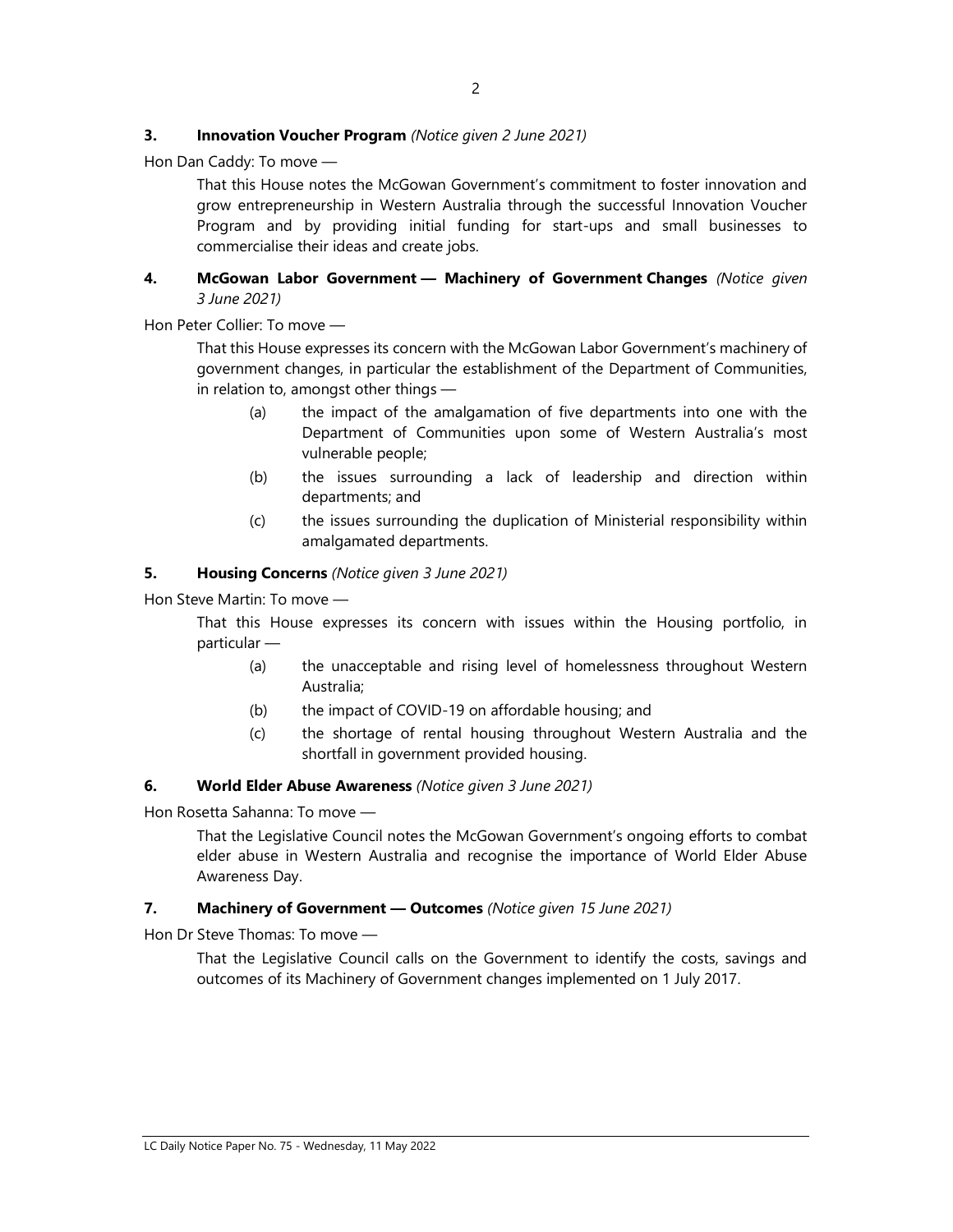## 8. Contribution of WA Police (Notice given 15 June 2021)

Hon Peter Collier: To move —

That this House —

- (1) Recognises the valuable contribution of WA Police to the State.
- (2) Encourages the Labor Government to recognise the significant pressures on all areas of the police force due to factors including —
	- (a) COVID-19;
	- (b) substance abuse throughout the community;
	- (c) cost of living pressures for officers, particularly those serving in remote and regional areas of the State; and
	- (d) increased domestic violence cases,

and calls upon the Government to provide the appropriate salary and conditions accordingly.

#### 9. Improved Seniors' Safety and Security Rebate (Notice given 16 June 2021)

Hon Martin Pritchard: To move —

That the Legislative Council notes the McGowan Government's reinstatement of the improved seniors' Safety and Security Rebate and the impact that this \$16 million election commitment will have in ensuring that our seniors are protected and secure in their homes.

#### 10. Human Rights of People with Disability (Notice given 17 June 2021)

Hon Stephen Pratt: To move —

That the Legislative Council commends the McGowan Labor Government's ongoing commitment to individual and systemic advocacy in Western Australia in working to promote, protect and defend the human rights of people with disability.

## 11. Defence to the Presence of THC in a Driver (Notice given 22 June 2021)

Hon Dr Brian Walker: To move —

That this House urges the McGowan Government to legislate to introduce a complete defence to the presence of THC in a driver's oral fluid or blood in circumstances where —

- (a) the driver has a valid doctor's prescription for a medicine containing THC;
- (a) the offence does not involve dangerous or reckless driving; and
- (b) an officer has not established driver impairment.

#### 12. Corruption and Crime Commission - Access to Documents (Notice given 24 June 2021)

Hon Nick Goiran: To move —

That this House —

- (a) expresses its appreciation to the Members and staff responsible for the drafting, tabling and publishing of the  $61<sup>st</sup>$  report of the Standing Committee on Procedure and Privileges (Committee);
- (b) is concerned that good faith negotiations between the Committee and the Corruption and Crime Commission (CCC) ceased inexplicably;
- (c) notes that the Committee's audit reveals that 1,120 privileged documents were provided without parliamentary approval by the Government to the CCC;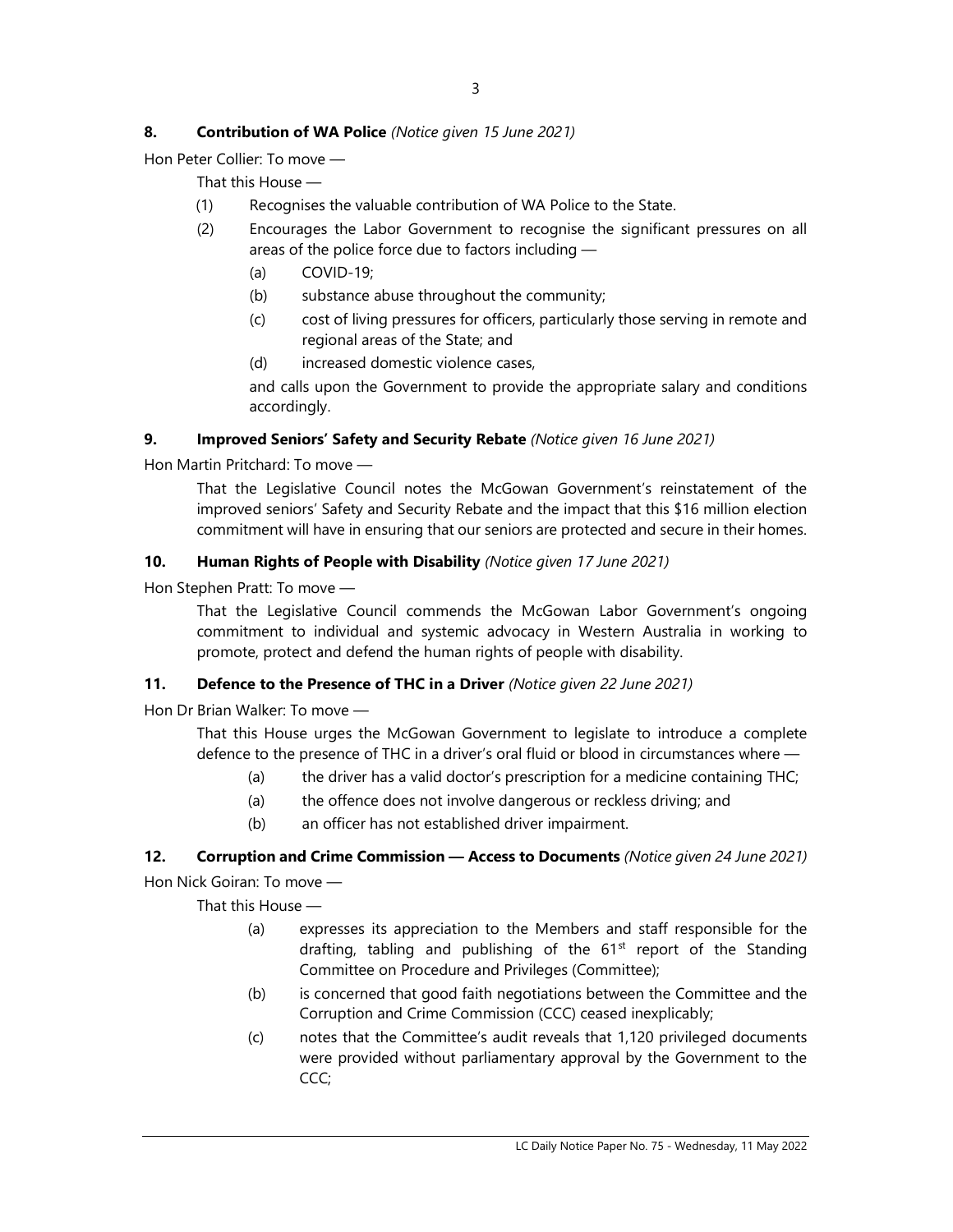- (d) reasserts that draft parliamentary speeches, motions and questions are subject to parliamentary privilege in the same way as confidential parliamentary committee material such as committee deliberations and draft report recommendations; and
- (e) encourages the CCC to avail itself forthwith of the opportunity to access the more than 450,000 non-privileged records.

## 13. Insurance Commission of Western Australia (Notice given 9 September 2021)

Hon Nick Goiran: To move —

That this House —

- (1) Notes that the Insurance Commission of Western Australia (Commission)
	- (a) received \$665.4 million on 11 September 2020 as its share of the settlement of the Bell Group litigation settlement;
	- (b) were not involved in the preparation of the Premier's media release on 4 October 2020 which said that every residential household would from 1 November 2020 receive a one-off \$600 electricity bill credit "funded from the recent Bell Group settlement";
	- (c) paid approximately \$200 million to the Government in 2020-21 by way of tax equivalent payments on the Bell settlement sum; and
	- (d) have covered approximately \$292 million in costs arising from the Bell litigation leaving it with an after tax net sum of \$173 million.
- (2) Expresses its concern that the Premier
	- (a) misled Western Australians when he made his electricity credit announcement on 4 October 2020; and
	- (b) did not have the Bell settlement funds when the electricity bill credits were issued.
- (3) Reminds the Premier that the funding of the Bell Group litigation was derived from a WA Inc levy imposed on motorists.
- (4) Calls on the Premier to
	- (a) acknowledge that the Commission Board owe fiduciary duties;
	- (b) undertake not to interfere with the discharge of those duties; and
	- (c) table any reports he receives from the Commission under sections 28 or 29 of the Insurance Commission of Western Australia Act 1986.
- 14. Independent Review into the Department of Communities' policies and practices in the placement of children with harmful sexual behaviours in residential care settings (Notice given 12 October 2021)

Hon Nick Goiran: To move —

That this House —

- (1) Thanks the Commissioner for Children and Young People for his Independent Review into the Department of Communities' policies and practices in the placement of children with harmful sexual behaviours in residential care settings.
- (2) Notes with grave concern the Commissioner's damning findings which expose that —
	- (a) children raised their concerns, and these were not responded to in a timely manner;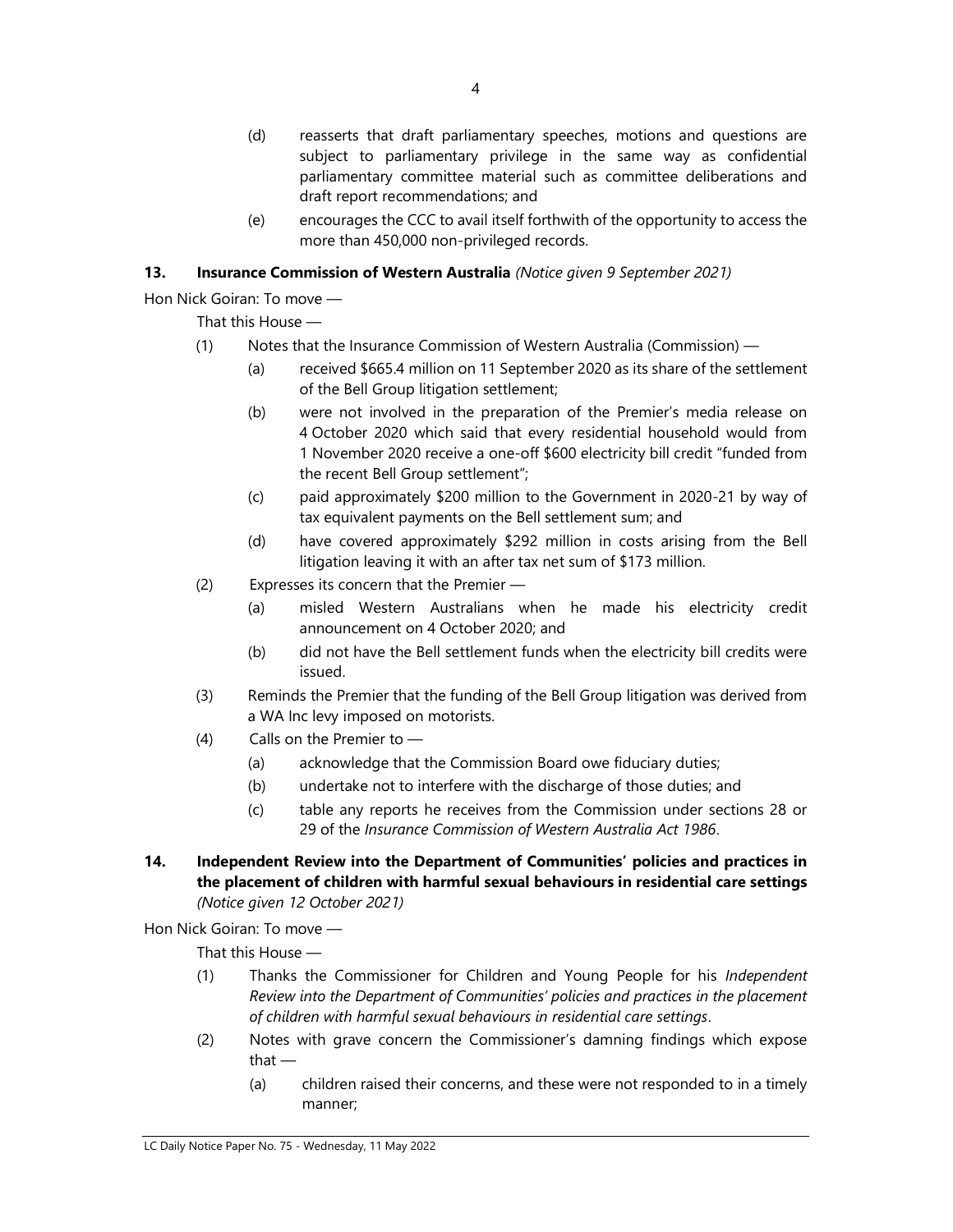- (c) the Department does not have a cohesive or effective framework or policy, practices or services to understand and respond to children and young people with harmful sexual behaviours;
- (d) the Department does not consistently ensure that high quality and safe care by well trained and supported staff and carers is provided to children and young people in the care of the CEO in residential care;
- (e) the Department's risk assessment and management strategies are not effective in consistently preventing, identifying and mitigating risks to children and young people in residential care; and
- (f) the Department's internal safeguards and review mechanisms do not contribute effectively to the safety of children and young people in residential care.
- (3) Calls on the Government to urgently provide a precise and time bound plan of how it proposes to address the Commissioner's findings and recommendations.

## 15. Amendment to Standing Orders - Removal of Prayers from Formal Business (Notice given 13 October 2021)

Hon Sophia Moermond: To move —

That Standing Order 14(1) be amended by:

- (a) deleting item (a); and
- (b) renumbering the remaining items accordingly.

# 16. **Elder Abuse** (Notice given 15 February 2022)

Hon Nick Goiran: To move —

That this House —

- (a) reminds the McGowan Labor Government that its January 2017 election manifesto on responding to elder abuse promised that it would "expedite" amendments to the law surrounding enduring powers of attorney and guardianship;
- (b) notes that on 13 September 2017 the Legislative Council established, on the motion of the Opposition, the Select Committee into Elder Abuse;
- (c) reminds the Government that the Select Committee's  $24<sup>th</sup>$  recommendation in its 2018 Final Report called on it to "act as a matter of urgency";
- (d) notes that more than 5 years have passed since the election promise was made;
- (e) expresses its deep concern about the impact on victims of elder abuse given its prevalence in our State and reports of an increase during the pandemic; and
- (f) calls on the Government to apologise for breaking trust with the victims, the electors and the Parliament, and to make amends without any further delay.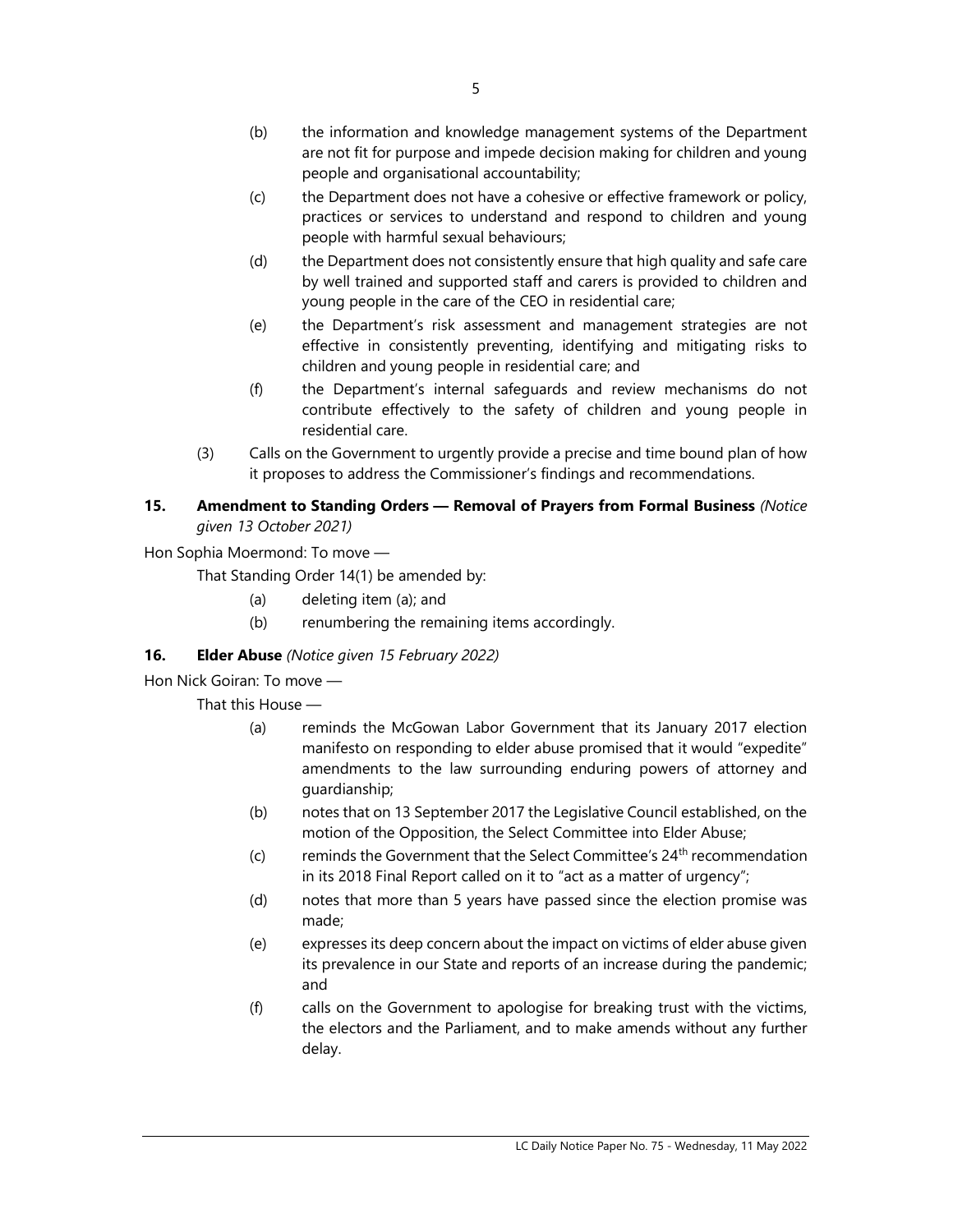### 17. **COVID-19 in 2022** (Notice given 24 February 2022)

Hon Dr Steve Thomas: To move —

That this House:

- (a) notes this State's lack of preparedness for the inevitable outbreak of COVID-19 in 2022 and the spread of the Omicron strain;
- (b) notes the constant changing of the State's COVID rules by the State Government, and that the lack of consistency is damaging to the business community in particular;
- (c) notes the lack of openness and accountability of the Government in making these changes, including not making the information used to make the decisions and thresholds and trigger points freely available;
- (d) notes that this arrogant willingness to keep the community in the dark is unnecessary and unjustified, as the vast majority of the community is mature enough to assess the situation rationally; and
- (e) calls on the McGowan Government to stop treating the Western Australian community with contempt, and provide them with consistent, clear and manageable rules for COVID and release all supporting data and information used to justify them and all thresholds for future actions.

#### 18. Government Budget Surpluses (Notice given 23 March 2022)

Hon Dr Steve Thomas: To move —

That this House —

- $(1)$  Notes that
	- (a) the McGowan Government's prediction of \$15 billion in surpluses over five years looks to be an underestimate given the high iron ore price and high oil price;
	- (b) the McGowan Government has also reaped in hundreds of millions of dollars extra in local fees, charges and taxes, which has given it the highest revenues and largest budget surpluses in the history of Western Australia; and
	- (c) despite this record income the McGowan Government has failed to adequately deliver services to the people and businesses of this State, and that many of their Ministers have failed in their tasks.
- (2) Calls on the McGowan Government to use the massive wealth in the upcoming 2022-23 State Budget to improve its performance, and to deliver a real vision for the future of all the people of Western Australia, including those in the regions.

#### 19. Decriminalisation of Marijuana for Personal Use (Notice given 23 March 2022)

Hon Dr Brian Walker: To move —

That this House supports and endorses the WA State Labor Party policy to decriminalise the possession of small amounts of marijuana for personal use and return to a system of infringement notice penalties and diversion to counselling services.

## 20. Aged Care Sector (Notice given 7 April 2022)

Hon Dan Caddy: To move —

That this House condemns the Morrison Government for its failure to provide any support for the aged care sector in the recent federal budget.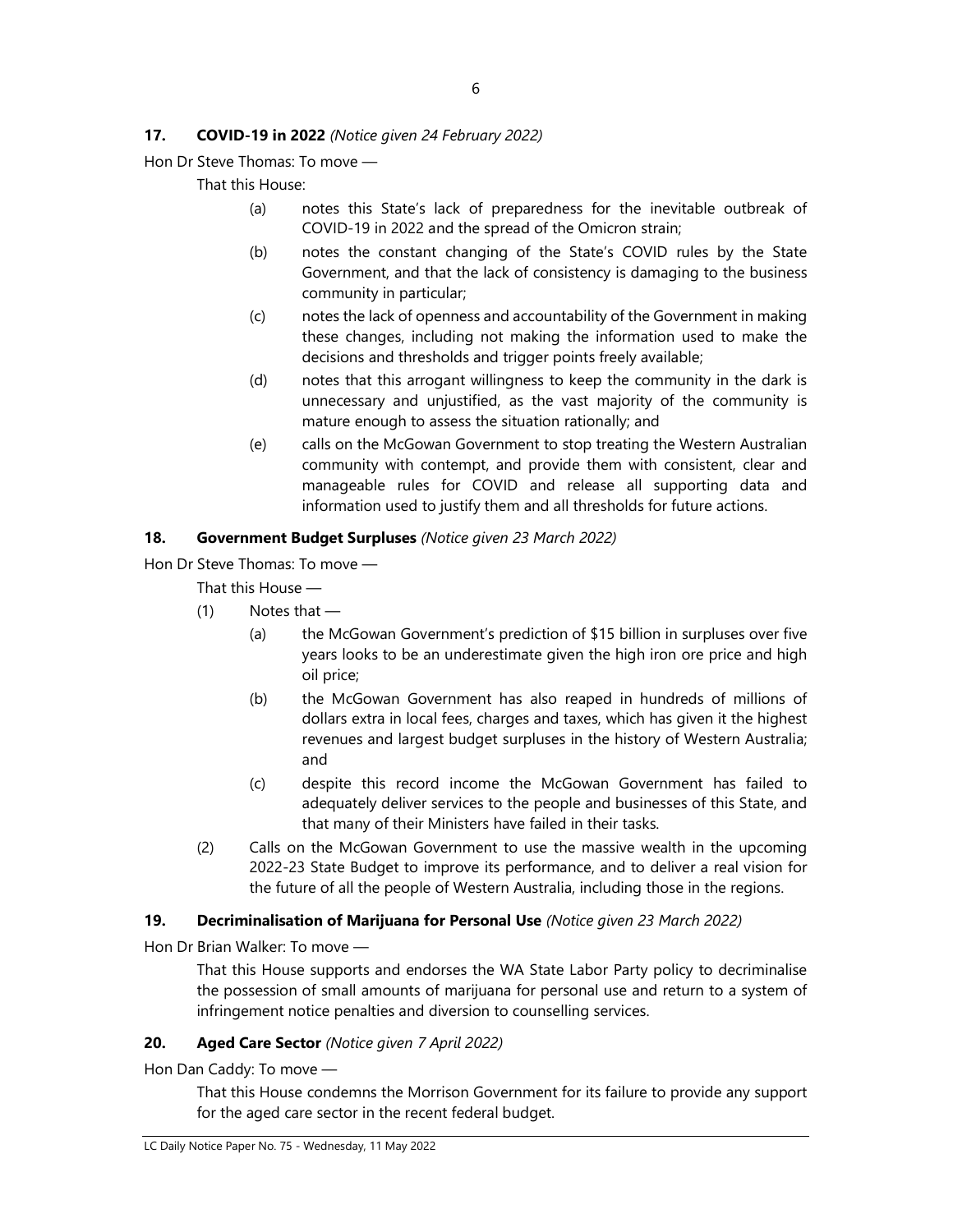#### MOTIONS FOR DISALLOWANCE

L

 $\overline{a}$ 

L

L

1. Shire of Carnarvon Public Places and Local Government Property Local Law 2021 (Notice given 7 April 2022 moves pro forma on 12 May 2022)

Hon Lorna Harper: To move —

That, pursuant to recommendation of the Joint Standing Committee on Delegated Legislation, the Shire of Carnarvon Public Places and Local Government Property Local Law 2021 published in the Gazette on 15 December 2021 and tabled in the Legislative Council on 15 February 2022 under the Local Government Act 1995, be and is hereby disallowed. (Tabled Paper 1013).

### ORDERS OF THE DAY

#### 1. City of Vincent Local Government Property Local Law 2021 — Disallowance

Moved (SO 67(3)) 24 March 2022 on the motion of Hon Lorna Harper (Days remaining 12 after today (Indicative date — 17 August 2022))

That, pursuant to recommendation of the Joint Standing Committee on Delegated Legislation, the City of Vincent Local Government Property Local Law 2021 published in the Gazette on 30 November 2021 and tabled in the Legislative Council on 7 December 2021 under the Local Government Act 1995, be and is hereby disallowed. (Tabled Paper 960).

#### 2. Shire of Broome Waste Local Law 2021 — Disallowance

Moved (SO 67(3)) 7 April 2022 on the motion of Hon Martin Pritchard (Days remaining 15 after today (Indicative date — 31 August 2022))

That, pursuant to recommendation of the Joint Standing Committee on Delegated Legislation, the Shire of Broome Waste Local Law 2021 published in the Gazette on 9 December 2021 and tabled in the Legislative Council on 14 December 2021 under the Waste Avoidance and Resource Recovery Act 2007, be and is hereby disallowed. (Tabled Paper 983).

3. Conservation and Land Management Amendment Bill 2021 [LA 7-1] Minister for Emergency Services representing the Minister for Environment

Second reading adjourned (Thursday, 24 June 2021).

4. Transfer of Land Amendment Bill 2021 [LA 16-1] Leader of the House representing the Minister for Lands

Second reading adjourned (Thursday, 5 August 2021).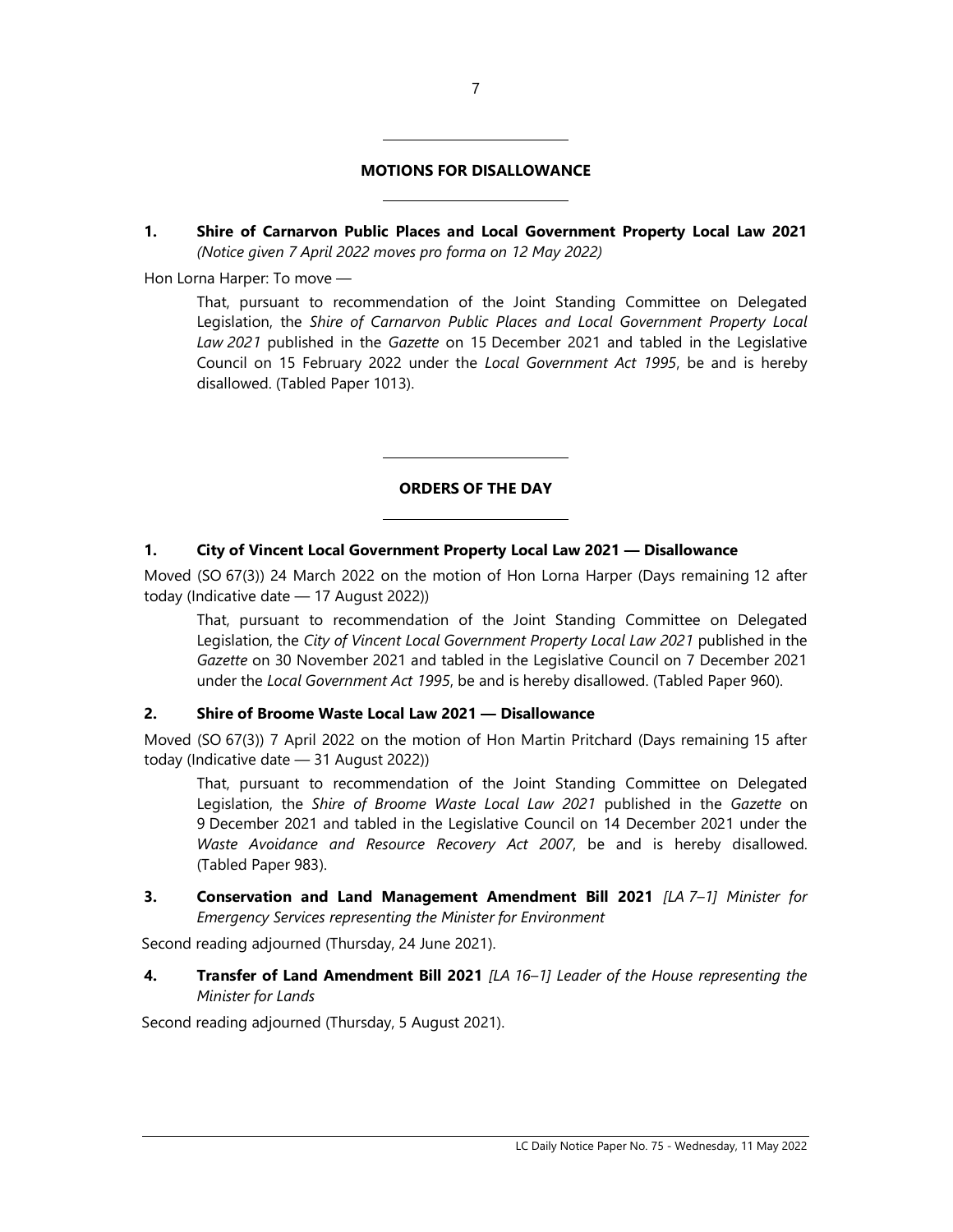5. \*Fair Trading Amendment Bill 2021 [LC 19-1] Minister for Emergency Services representing the Minister for Commerce

Second reading adjourned (Wednesday, 23 June 2021).

See Standing Committee on Uniform Legislation and Statutes Review Report No. 133 (Tabled 10 August 2021).

cf SNP 19 Issue 1 — 10 August 2021.

#### 6. \* Statutes (Repeals and Minor Amendments) Bill 2021 [LC 2-1] Parliamentary Secretary to the Attorney General

Second reading adjourned (Thursday, 6 May 2021).

See Standing Committee on Uniform Legislation and Statutes Review Report No. 135 (Tabled 31 August 2021).

7. Criminal Appeals Amendment Bill 2021 [LA 35-1] Parliamentary Secretary to the Attorney General

Second reading adjourned (Wednesday, 8 September 2021).

8. Sentencing Legislation Amendment (Persons Linked to Terrorism) Bill 2021 [LA 38-2] Parliamentary Secretary to the Attorney General

Committee progress clause 4 (Tuesday, 10 May 2022).

9. Civil Procedure (Representative Proceedings) Bill 2021 [LA 37-1] Parliamentary Secretary to the Attorney General

Second reading adjourned (Thursday, 28 October 2021).

10. Forest Products Amendment Bill 2021 [LA 50-1] Minister for Regional Development representing the Minister for Forestry

Committee progress clause 2 (Thursday, 24 March 2022).

11. Railway (METRONET) Amendment Bill 2022 [LA 63-1] Leader of the House representing the Minister for Transport

Second reading adjourned (Thursday, 24 March 2022).

12. Soil and Land Conservation Amendment Bill 2021 [LA 55-1] Minister for Agriculture and Food

Second reading adjourned (Thursday, 24 March 2022).

13. Parliamentary Commissioner Amendment (Reportable Conduct) Bill 2021 [LA 61-1] Leader of the House representing the Minister for Child Protection

Second reading adjourned (Thursday, 7 April 2022).

14. COVID-19 Response Legislation Amendment (Extension of Expiring Provisions) Bill 2022 [LA 70–1] Minister for Emergency Services

Second reading adjourned (Tuesday, 10 May 2022).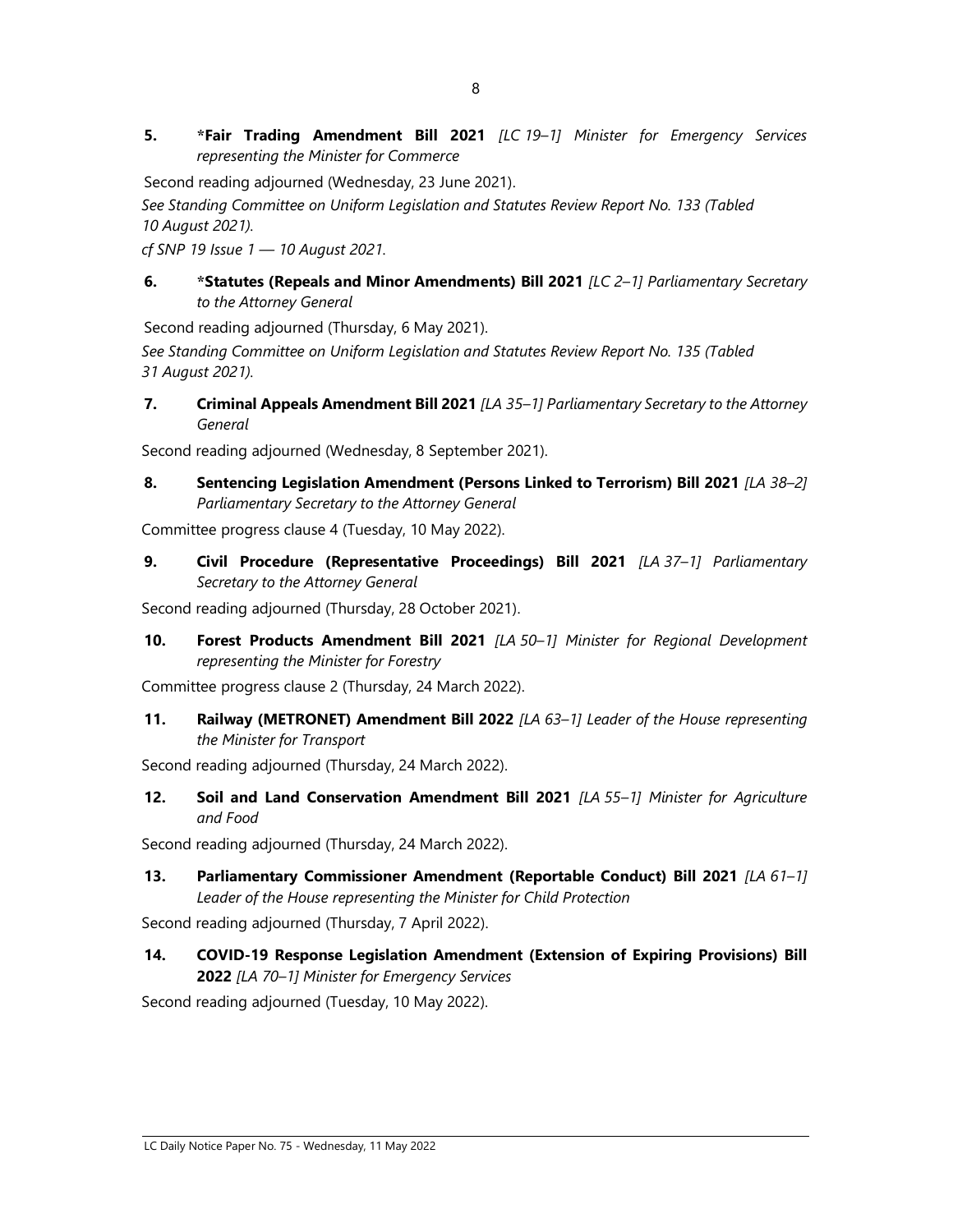15. Standing Committee on Procedure and Privileges — Report 61 — Progress Report: Supreme Court proceedings and matters of privilege raised in the 40<sup>th</sup> Parliament (Tabled 13 May 2021)

Consideration on the motion of Hon Simon O'Brien (Thursday, 13 May 2021) as follows —

That Recommendation 1 contained in Report 61 of the Standing Committee on Procedure and Privileges, Progress Report: Supreme Court proceedings and matters of privilege raised in the  $40^{th}$  Parliament, be adopted and agreed to.

See Tabled Paper 191 (Tabled 13 May 2021).

Recommendation 1 states —

A standing memorandum of understanding relating to the compulsory production of evidence and determinations as to material that is subject to parliamentary privilege be advanced between the Legislative Council and relevant investigative agencies, in accordance with the resolution of the Legislative Council of 5 September 2019.

### 16. Standing Committee on Procedure and Privileges — Report 61 — Progress Report: Supreme Court proceedings and matters of privilege raised in the 40<sup>th</sup> Parliament (Tabled 13 May 2021)

Consideration on the motion of Hon Simon O'Brien (Thursday, 13 May 2021) as follows —

That Recommendation 2 contained in Report 61 of the Standing Committee on Procedure and Privileges, Progress Report: Supreme Court proceedings and matters of privilege raised in the  $40^{th}$  Parliament, be adopted and agreed to.

See Tabled Paper 191 (Tabled 13 May 2021).

Recommendation 2 states —

The Committee recommends that the following matters be re-referred to the Procedure and Privileges Committee for inquiry and report:

In relation to the refusal by Ms Emily Roper, the Acting Director General of the Department of the Premier and Cabinet, to comply with a summons to attend and produce documents at 9.00am on Friday, 9 August 2019, issued by the Legislative Council Standing Committee on Procedure and Privileges, and the events leading up to that non-compliance:

- (1) Did Ms Emily Roper, or any other person or body, commit a contempt of the Legislative Council or any breach of its privileges?
- (2) If the Committee so finds that any contempt of the Legislative Council has been committed, or that any of the privileges of the Legislative Council have been breached, then what penalty, if any, should the Legislative Council impose for each contempt or breach?
- 17. Standing Committee on Procedure and Privileges Report 61 Progress Report: Supreme Court proceedings and matters of privilege raised in the 40<sup>th</sup> Parliament (Tabled 13 May 2021)

Consideration on the motion of Hon Simon O'Brien (Thursday, 13 May 2021) as follows —

That Recommendation 3 contained in Report 61 of the Standing Committee on Procedure and Privileges, Progress Report: Supreme Court proceedings and matters of privilege raised in the  $40^{th}$  Parliament, be adopted and agreed to.

See Tabled Paper 191 (Tabled 13 May 2021).

Recommendation 3 states —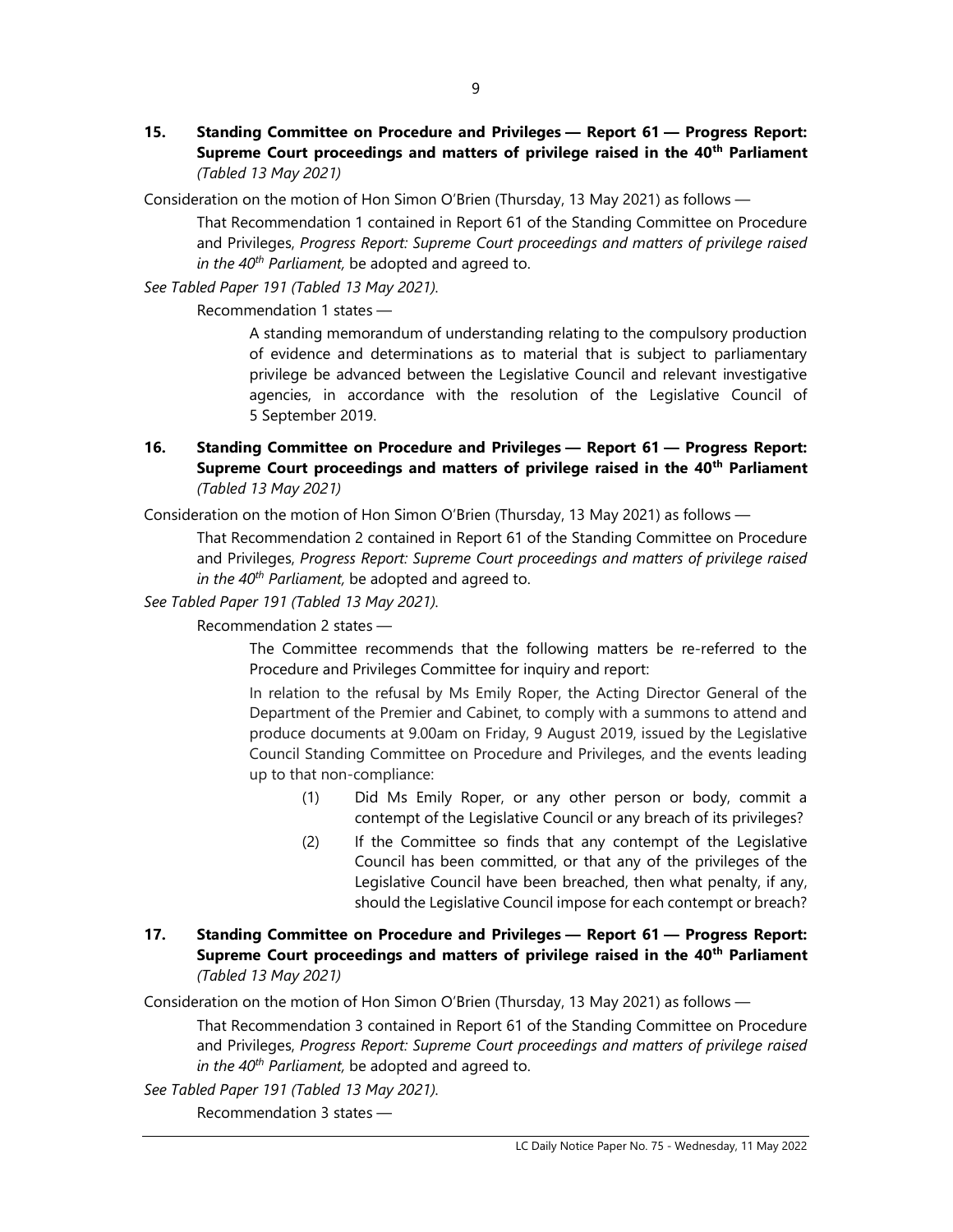The Committee recommends that the following matters be re-referred to the Procedure and Privileges Committee for inquiry and report:

In relation to the actions of Mr Darren Foster, the Director General of the Department of the Premier and Cabinet, in producing documents to the Corruption and Crime Commission relating to former Members of the Legislative Council without following a procedure that the Legislative Council or the Legislative Council Standing Committee on Procedure and Privileges had authorised for determining issues of parliamentary privilege:

- (1) Did Mr Darren Foster, or any other person or body, commit a contempt of the Legislative Council or any breach of its privileges?
- (2) If the Committee so finds that any contempt of the Legislative Council has been committed, or that any of the privileges of the Legislative Council have been breached, then what penalty, if any, should the Legislative Council impose for each contempt or breach?

## 18. Misuse of Drugs Amendment Bill 2021 [LC 23-1] Hon Dr Brian Walker

Second reading adjourned (Thursday, 3 June 2021).

## 19. Climate Change and Greenhouse Gas Emissions Reduction Bill 2021 [LC 48-1] Hon Dr Brad Pettitt

Second reading adjourned (Thursday, 14 October 2021).

## 20. Retail Trading Hours Amendment Bill 2021 [LC 62-1] Hon Wilson Tucker

Second reading adjourned (Thursday, 16 December 2021).

## 21. Investment in Digital Inclusion (Moved 16 December 2021)

Resumption of debate adjourned (Thursday, 16 December 2021), on the motion of Hon Wilson Tucker as follows —

That this House:

- (a) recognises the benefits of digital inclusion, particularly in remote and regional areas of Western Australia;
- (b) notes that despite the rollout of the NBN, many regional Western Australians still lack network access and remain effectively digitally excluded; and
- (c) calls on the State Government to increase investment in initiatives to improve network access and digital inclusion for regional Western Australia.

Total time remaining on motion — 7 mins.

## 22. St Patrick's Day (Moved 17 March 2022)

Resumption of debate adjourned (Thursday, 17 March 2022), on the motion of Hon Dr Brian Walker as follows —

Noting that today is St Patrick's Day, this House encourages all those celebrating to enthusiastically embrace the pot at the end of the rainbow.

Total time remaining on motion — 57 mins.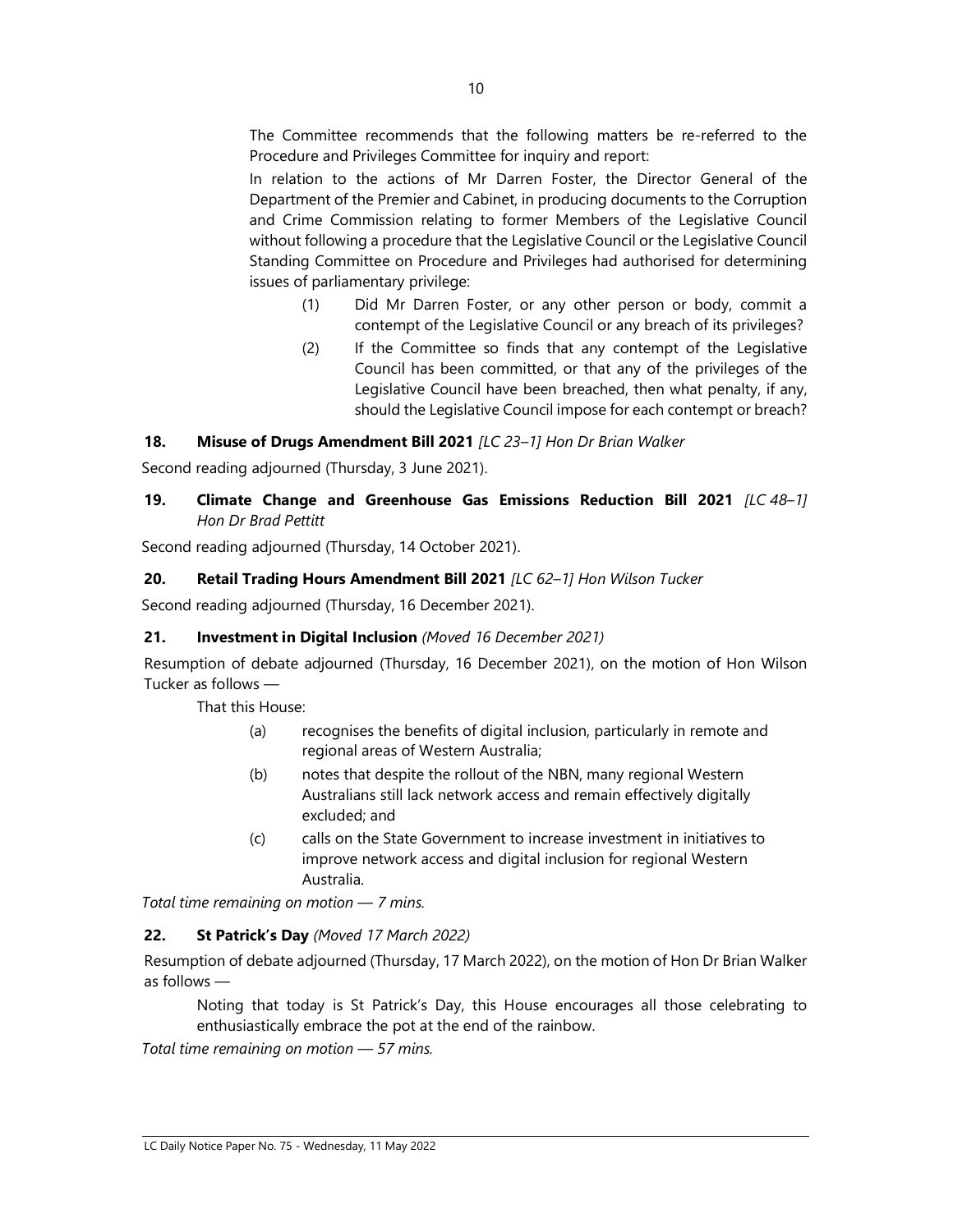#### SELECT COMMITTEES

#### 1. Select Committee into Cannabis and Hemp (Established 13 October 2021)

l

 $\overline{\phantom{a}}$ 

 $\overline{\phantom{a}}$ 

 $\overline{a}$ 

On the motion of Hon Dr Brian Walker as follows —

- (1) A Select Committee to be known as the Cannabis and Hemp Select Committee is established.
- (2) The Select Committee is to inquire into and report on the potential to amend the current legislation and regulations which apply to cannabis and hemp in Western Australia, with particular reference to —
	- (a) the current barriers to pharmaceutical nutraceutical use of cannabinoid products;
	- (b) medicinal cannabis, its prescription, availability and affordability; and
	- (c) the potential benefits and risks of permitting industrial hemp for human consumption.
- (3) The Select Committee shall consist of five members, namely: Hon Dr Brian Walker (Chair); Hon Matthew Swinbourn (Deputy Chair); Hon Jackie Jarvis; Hon Lorna Harper and Hon James Hayward.
- (4) The Select Committee may table interim reports, and is to table its final report by no later than 12 months after the committee has been established.

## COMMITTEE INITIATED INQUIRIES

#### 1. Standing Committee on Public Administration — Terms of Reference: Inquiry into the delivery of ambulance services in Western Australia (Notice given 22 June 2021)

Resolution of the Committee on 17 June 2021 to commence an Inquiry into the delivery of ambulance services in Western Australia with the following terms of reference —

- (a) how 000 ambulance calls are received, assessed, prioritised and despatched in the metropolitan area and in the regions;
- (b) the efficiency and adequacy of the service delivery model of ambulance services in metropolitan and regional areas of Western Australia;
- (c) whether alternative service delivery models in other jurisdictions would better meet the needs of the community; and
- (d) any other matters considered relevant by the Committee.

The Committee intends to table its report by March 2022.

Reporting date extended by resolution of the Committee to the end of May 2022. See Tabled paper 1172.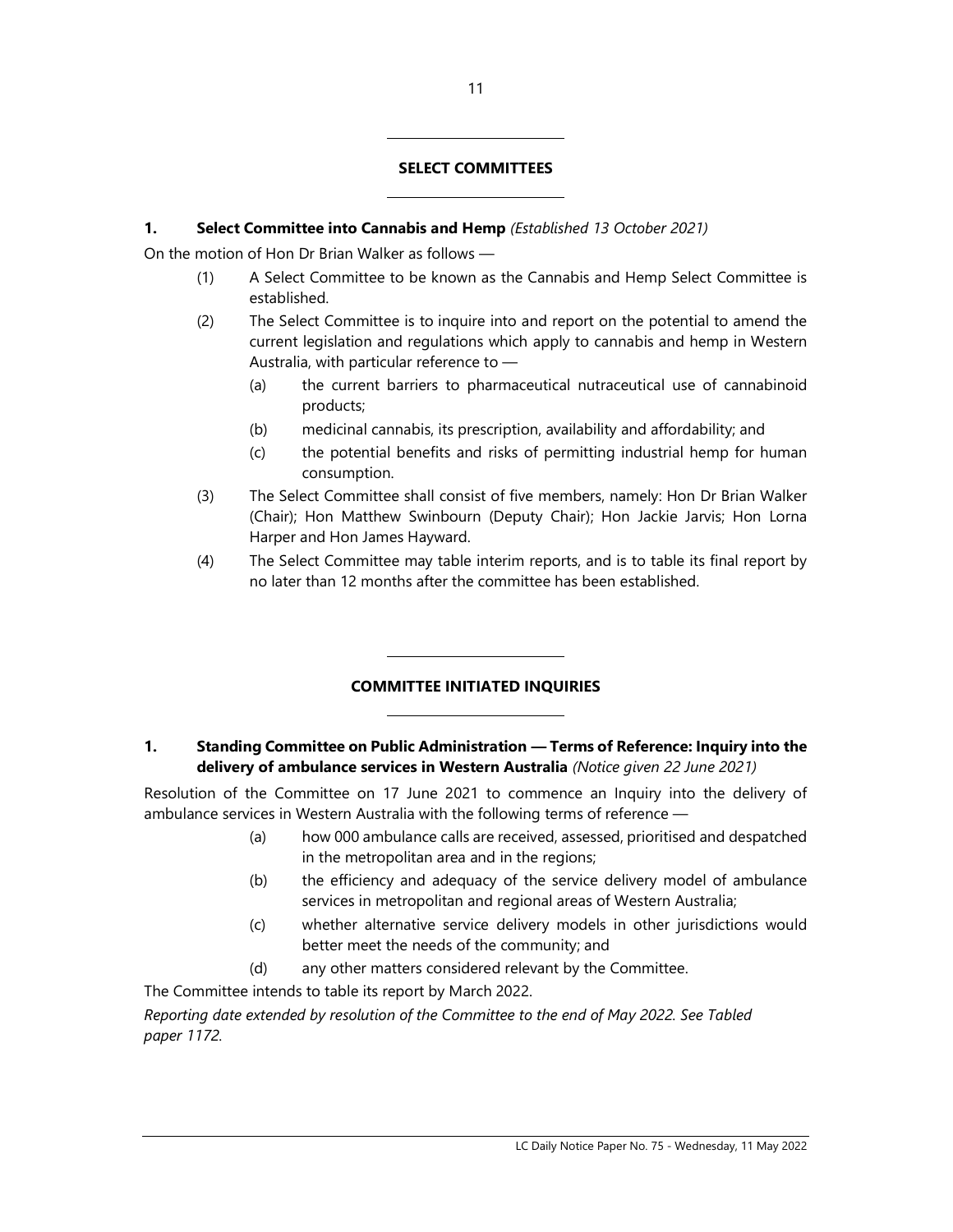Resolution of the Committee on 17 November 2021 to commence an Inquiry into the financial administration of homelessness services in Western Australia with particular focus on —

- (a) the current funding and delivery of services;
- (b) 'All Paths Lead to a Home', Western Australia's 10-Year Strategy on Homelessness 2020-2030;
- (c) existing data systems and how data informs service delivery; and
- (d) any other related matter.

Pursuant to Standing Order 163, Hon Steve Martin is substituted for Hon Nick Goiran and Hon Dan Caddy is substituted for Hon Samantha Rowe for the duration of this inquiry.

## 3. Joint Standing Committee on the Corruption and Crime Commission — Terms of Reference: Inquiry into What happens next? Beyond a finding of serious misconduct (Notice given 24 March 2022)

Resolution of the Committee on 23 March 2022 to commence an inquiry entitled What happens next? Beyond a finding of serious misconduct with the following terms of reference —

The Committee will inquire into what happens after a public officer is found to have engaged in serious misconduct including —

- (a) disciplinary and other sanctions imposed by departments, local government, the Western;
- (b) unexplained wealth and criminal benefits proceedings initiated by the Corruption and Crime Commission;
- (c) criminal prosecutions arising from serious misconduct investigations including prosecuting arrangements, challenges and outcomes;
- (d) the roles of the Corruption and Crime Commission, Public Sector Commission, departments, local government, the Western Australia Police Force and other authorities in taking action, oversighting and/or reporting the above outcomes; and
- (e) measures to improve the effectiveness, transparency and/or oversight of the above.

The Committee will report by 30 November 2023.

4. Joint Standing Committee on the Commissioner for Children and Young People — Terms of Reference: Inquiry into the most effective ways for Western Australia to address food insecurity for children and young people affected by poverty (Notice given 7 April 2022)

Resolution of the Committee on 6 April 2022 to commence an inquiry into the most effective ways for Western Australia to address food insecurity for children and young people affected by poverty with the following terms of reference —

The Committee will consider —

- (1) The impact of poor nutrition on children and young people and the extent of the problem in Western Australia.
- (2) Challenges for children and young people in accessing enough nutritious food.
- (3) The extent to which food relief: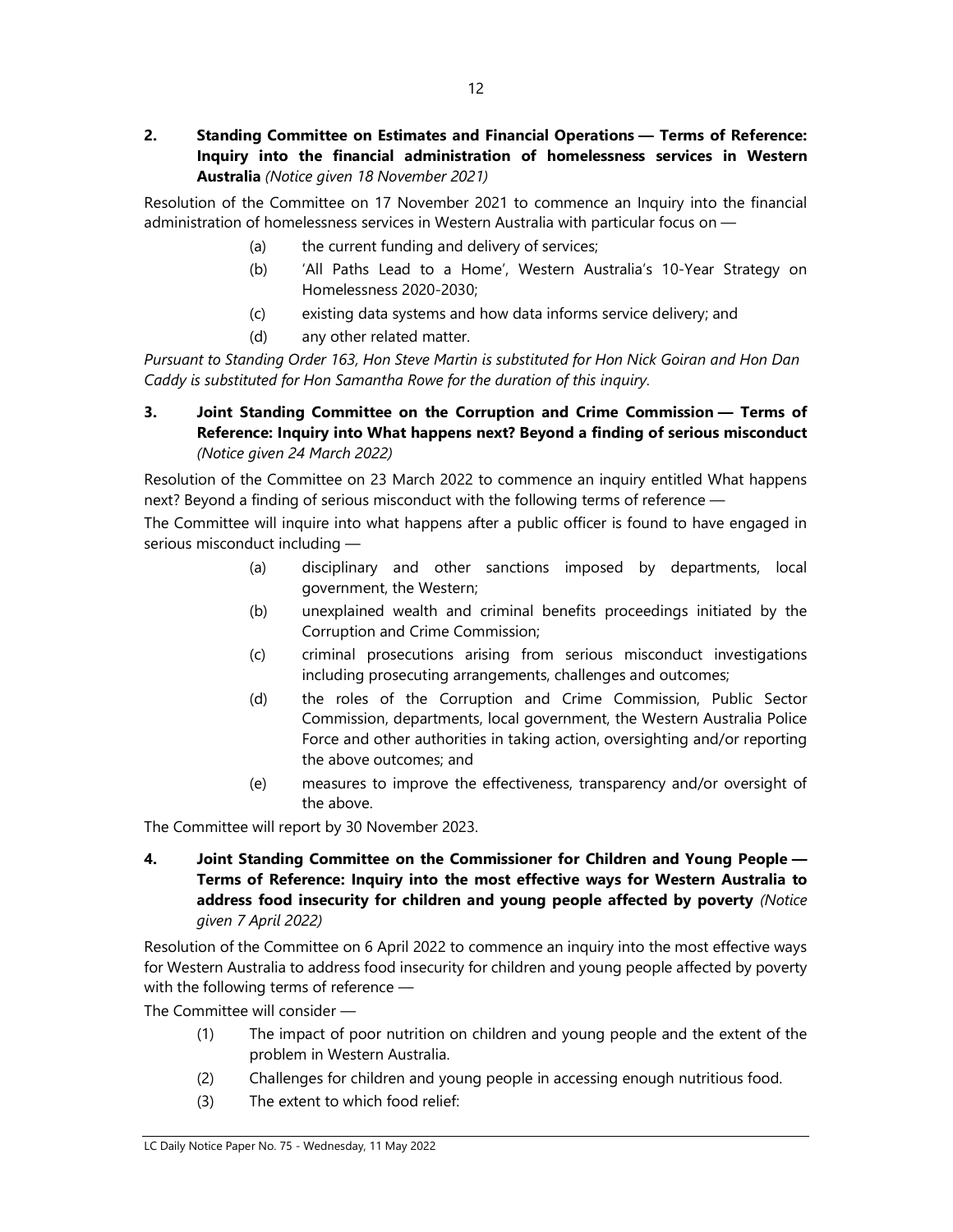- (a) is currently accessed by children and young people, including at school and in early childhood education and care settings; and
- (b) is effective.
- (4) The extent to which food literacy programs aimed at children and young people and/or their parents/carers:
	- (a) Are currently accessed; and
	- (b) Are effective
- (5) Government-funded school lunch programs.

L

L

- (6) Any other existing or potential initiatives.
- (7) Western Australia's obligations and responsibilities to monitor and address food insecurity as an aspect of child wellbeing.

The Committee is particularly keen to hear about experiences of Aboriginal and Torres Strait Islander children and the children of refugees and newly arrived migrants.

The Committee will report by 30 April 2023.

#### CONSIDERATION OF COMMITTEE REPORTS

1. Joint Standing Committee on the Commissioner for Children and Young People — Report No. 1 — Annual Report 2020–2021 (Tabled 16 September 2021)

Continuation of remarks Hon Kyle McGinn — 8 mins (Wednesday, 6 April 2022) on the motion of Hon Neil Thomson that the report be noted.

See Tabled paper 678.

Time remaining on motion  $-1$  hour and 4 minutes. (Motion to be postponed in 4 mins). Standing Order 110(2A) and (2B) applied — 10 November 2021, 8 December 2021.

## 2. Joint Standing Committee on the Corruption and Crime Commission — Report No. 1 — Annual Report 2020–21 (Tabled 9 September 2021)

Continuation of remarks Hon Jackie Jarvis — 6 mins (Wednesday, 16 February 2022) on the motion of Hon Dr Steve Thomas that the report be noted.

See Tabled paper 536.

Time remaining on motion — 1 hour.

Standing Order 110(2A) and (2B) applied — 15 September 2021, 27 October 2021, 16 February 2022.

3. Joint Standing Committee on the Corruption and Crime Commission — Report No. 2 — If not the CCC … then where? An examination of the Corruption and Crime Commission's oversight of excessive use of force allegations against members of the WA Police Force (Tabled 9 September 2021)

Continuation of remarks Hon Nick Goiran — 4 min (Wednesday, 23 February 2022) on the motion of Hon Dr Steve Thomas that the report be noted.

See Tabled paper 537.

Time remaining on motion — 1 hour.

Standing Order 110(2A) and (2B) applied — 13 October 2021, 17 November 2021, 23 February 2022. Government Response Tabled 30 November 2021 (Tabled Paper 913).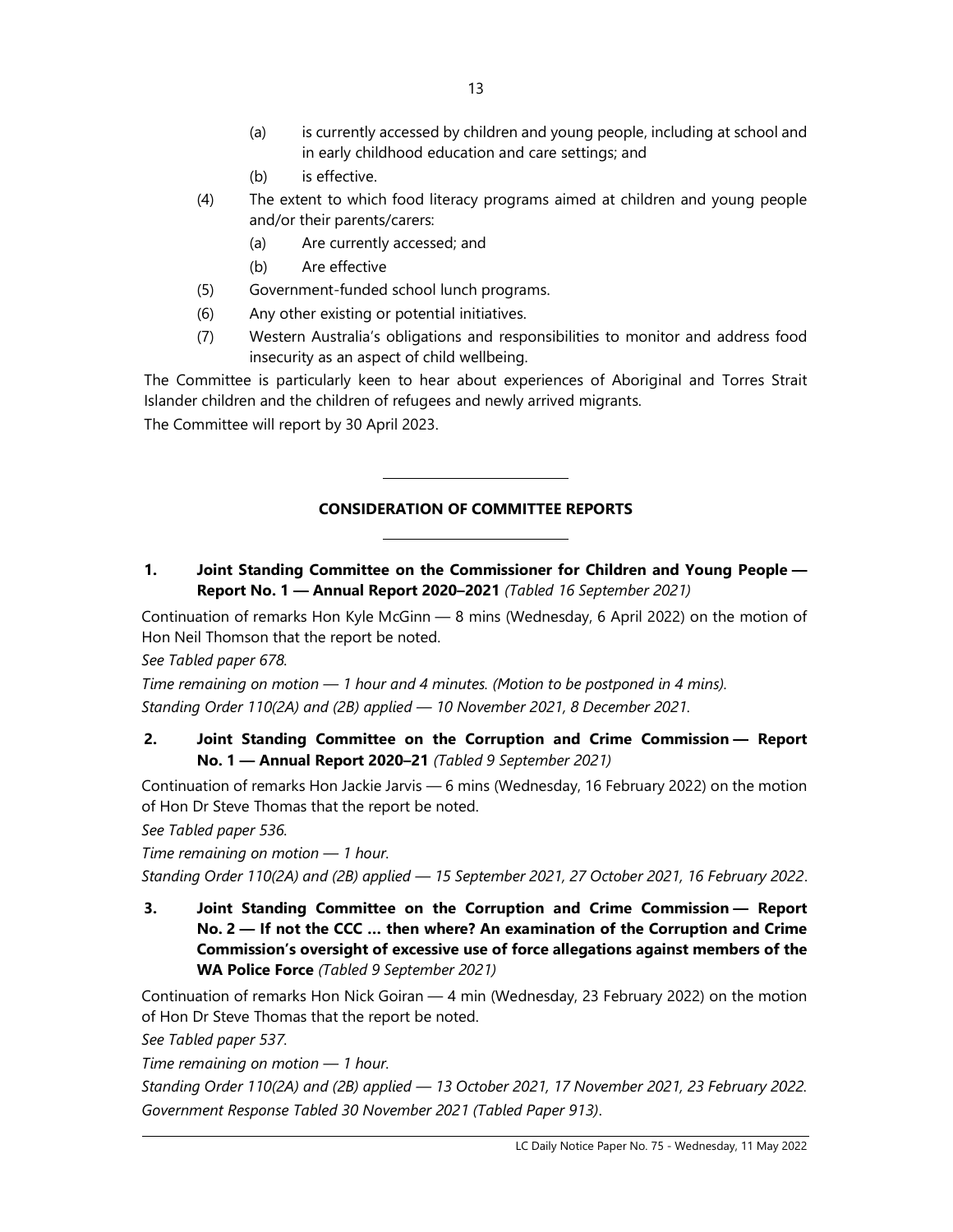4. Joint Standing Committee on the Corruption and Crime Commission — Report No. 3 — 'A GOOD YEAR'. The work of the Parliamentary Inspector of the Corruption and Crime Commission (Tabled 24 February 2022)

Consideration. See Tabled paper 1085.

5. Joint Standing Committee on the Commissioner for Children and Young People — Report No. 2 — Report Review 2020-21: Examination of selected reports by the Commissioner for Children and Young People (Tabled 18 November 2021)

Continuation of remarks Hon Pierre Yang — 5 mins (Wednesday, 16 March 2022) on the motion of Hon Jackie Jarvis that the report be noted.

See Tabled paper 895.

Time remaining on motion  $-$  3 hours. Standing Order 110(2A) and (2B) applied — 16 March 2022.

6. Joint Standing Committee on the Commissioner for Children and Young People — Report No. 3 — The merits of appointing a commissioner for Aboriginal children and young people (Tabled 18 November 2021)

Continuation of remarks Hon Jackie Jarvis — 5 mins (Wednesday, 23 March 2022) on the motion of Hon Neil Thomson that the report be noted.

See Tabled paper 896.

Time remaining on motion  $-$  3 hours. Standing Order 110(2A) and (2B) applied — 23 March 2022. Government Response Tabled 16 March 2022 (Tabled Paper 1133).

7. Joint Standing Committee on the Corruption and Crime Commission — Report No. 4 — The definition of 'public officer' in the Corruption, Crime and Misconduct Act 2003 (Tabled 24 March 2022)

Consideration. See Tabled paper 1175.

8. Joint Standing Committee on the Corruption and Crime Commission — Report No. 5 — Police power of arrest — Parliamentary Inspector's report (Tabled 24 March 2022)

Consideration. See Tabled paper 1176.

9. Joint Standing Committee on the Corruption and Crime Commission - Report No. 6 — The Corruption and Crime Commission's unexplained wealth function — The review by the Honourable Peter Martino (Tabled 24 March 2022)

Consideration. See Tabled paper 1177.

10. Standing Committee on Environment and Public Affairs — Report No. 58 — Overview of Petitions (2 June 2021 to 2 December 2021) (Tabled 24 March 2022)

Consideration. See Tabled paper 1178.